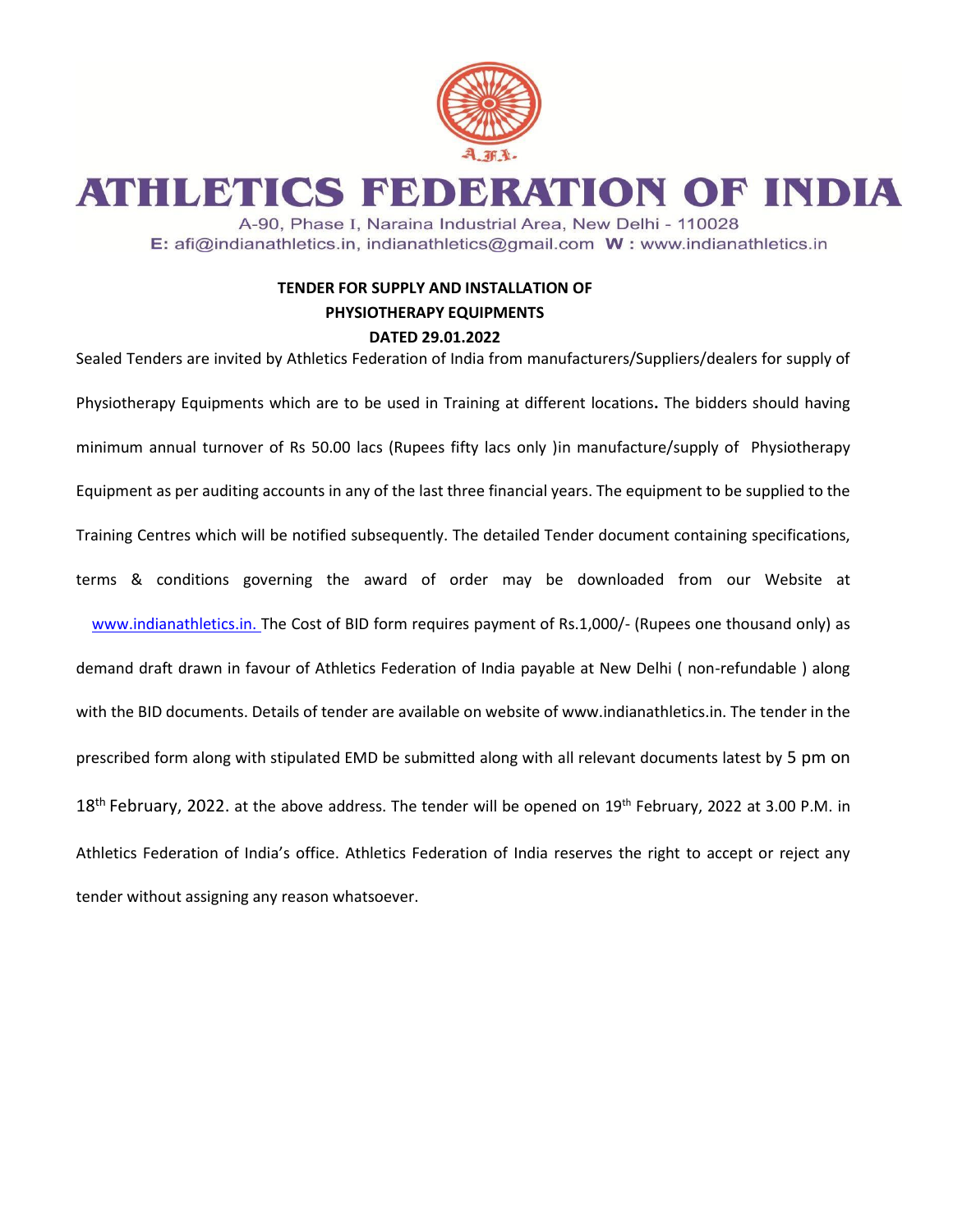## **BID DOCUMENT FORMAT (TECHNICAL BID)**

The following details /documents /certificates issued by the concerned Authorities in respect of the bidder are required to be submitted:-

- **1. Name of the Agency/Firm/Vendor:**
- **2. Name of the Proprietor/Partner:**
- **3. Postal Address:**
- **4. Telephone/Fax/Email ID:**
- **5. Website Details ( If any):**
- **6. PAN Number(Attach Copy):**
- **7. VAT/GST Number ( Attach Copy):**
- **8. Copy of IT Return for past three Financial Years: 2018-19, 2019-20, 2020-21 ( please Attach the Copy)**
- **9. Attested Copy of Balance sheet from CA displaying the Turnover( Attach Copy):**
- **10. Undertaking by the Vendor/Agency/Firm that they are the authorised dealer/vendor/manufacturer of the items intending to supply.**
- **11. Bank draft no……………………………….. for Rs1000/- payable in favour of Athletics Federation of India payable at any nationalized bank at New Delhi. ( Mention the draft details)**

**(Signature of the authorised Signatories) with seal**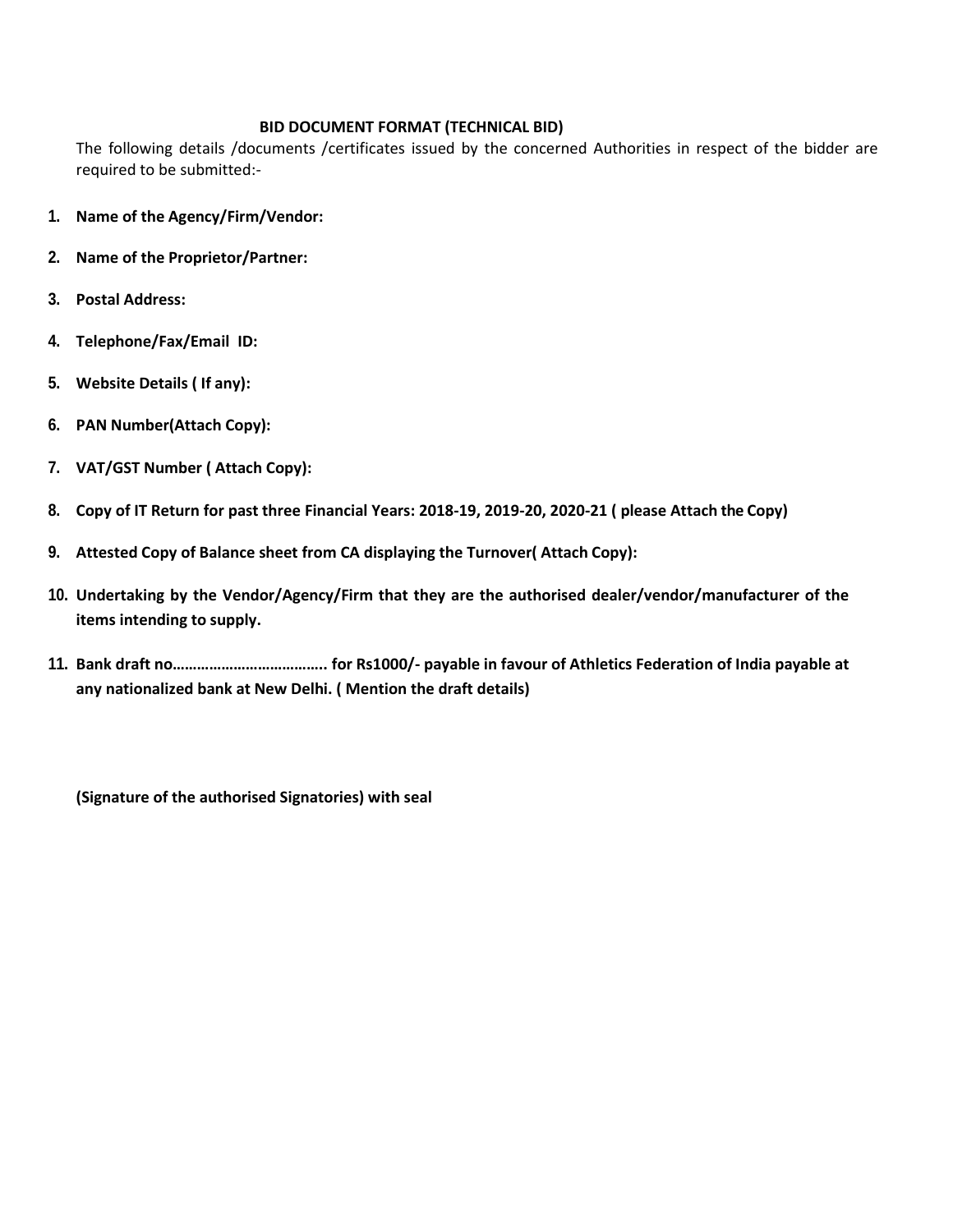## **TERMS AND CONDITIONS FOR SUPPLY OF PHYSIO THERAPY EQUIPMENTS**

- **1.** Sealed Tenders are invited by Athletics Federation of India from manufacturers/Suppliers/dealers for supply and installation of Physiotherapy equipment as per the List mentioned below,
- **2.** The bidders should having minimum annual turn-over of Rs 50.00 lacs (Rupees fifty lacs only ) from Physiotherapy Equipment as per auditing accounts in any of the last three financial years.
- **3.** The equipment to be supplied to Athletics Federation of India for different training Centres in India, the location will be intimated to the successful bidder and such successful bidder will have to supply and install the equipment at the location in India given by AFI.
- **4.** The word "Tender for supply of Physiotherapy Equipment" should be superscribed on the top left corner of the envelope bearing the name & address of the tenderer.
- **5.** The Tenders shall be submitted in **TWO** separate envelopes.
- **6. Envelope- "A"** Technical bid in the format complete in all respects duly signed along with all supporting documents as per Bid document format alongwith the BID cost of Rs1000/- **Envelope- "B"** Financial BID alongwith EMD of 2% of the Total amount quoted in their Financial Bid through a Bank Draft in favour of Athletics Federation of India payable at New Delhi.
- **7.** Tenders with cheque(s) will summarily be rejected.
- 8. The Tender shall be submitted by 5.00PM till 18<sup>th</sup> February, 2022 at Athletics Federation of India office at A 90, Narayana Industrial Area, Narayana, Delhi
- **9.** The tenders received without the documents as mentioned in 6 above shall be summarily rejected.
- **10.** The tentative/approximate requirement is mentioned in the list below.
- **11.** Interest free security Deposit equivalent to 10% of the total value of the supply order will have to be deposited by the successful bidder, within seven days of award of supply order. The same will be refunded after successful delivery of the equipment by the bidder.
- **12.** The EMD will be refunded within 15 days after finalization of tender in respect of Successful and Unsuccessful bidders.
- **13.** Security Money will be refunded within 45 days on completion of all contractual obligations.
- **14.** Technical specification of Physiotherapy equipment should be as per the specifications as mentioned against each item in the list below.
- **15.** Material indented shall be supplied as per specifications, in full quantity within stipulated time and at place indicated in the supply order. In case of non - compliance in any of the above or any other complaint, AFI reserves the right to reject the supply or may take any other action as deemed fit including legal action. In case of any other defect etc. then the penalty of 10% of total price of the supply order in addition to refund for returned / rejected goods, will be payable to Athletics Federation of India.
- **16.** Athletics Federation of India will be legally competent to cancel the supply order without assigning any reason and also to take any other action against the supplier including imposing any penalty during or till the final execution of the supply.
- **17.** The supplies received, if not found as per specification of tendered items, are liable to be rejected.
- **18.** If the equipment (s) is (are) found to be defective in material, size, quality or quantity or any other defect of specification or manufacturing defect, then the penalty of 10% of total price of the equipment will be imposed.
- **19.** Supply will be made in full quantity within the stipulated time and at place indicated in the supply order.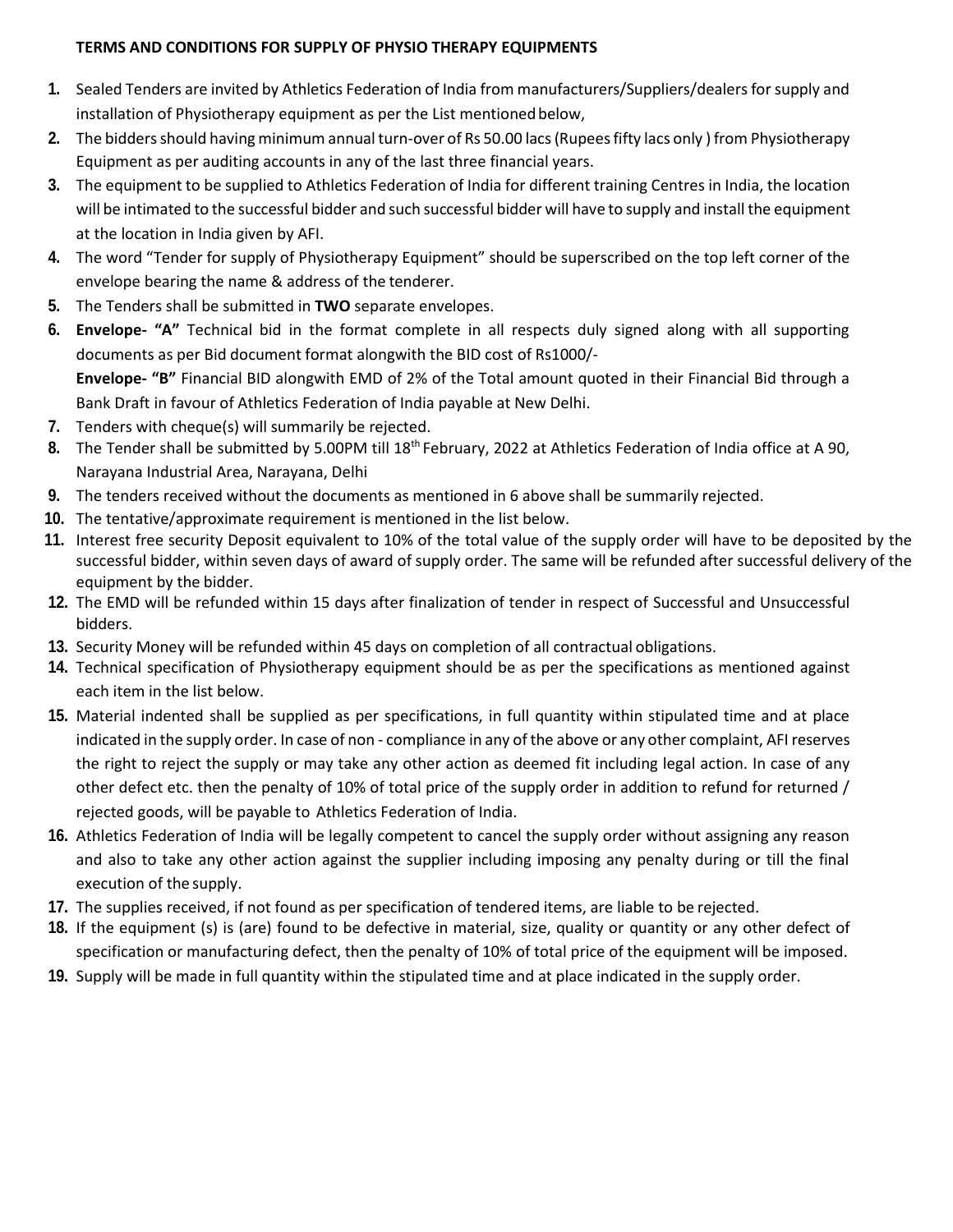- **20.** Rates quoted should be valid for 180 Days from the Date of opening of the tender. No escalation in price on any account will be acceptable.
- **21.** After Sales service/Product Guarantee/Warrantee **MUST** be mentioned in the quotation of all Electrical/Electronics/Mechanical Items. Warranty should be minimum for 1 year and free service for all Electrical/Electronics/Mechanical Items for the period.

I have read the terms & conditions mentioned in the tender document and undertake to abide the same during the contractual period and the information given in the technical bid by the undersigned is correct.

(Signature of authorized signatory) With seal of firm/agency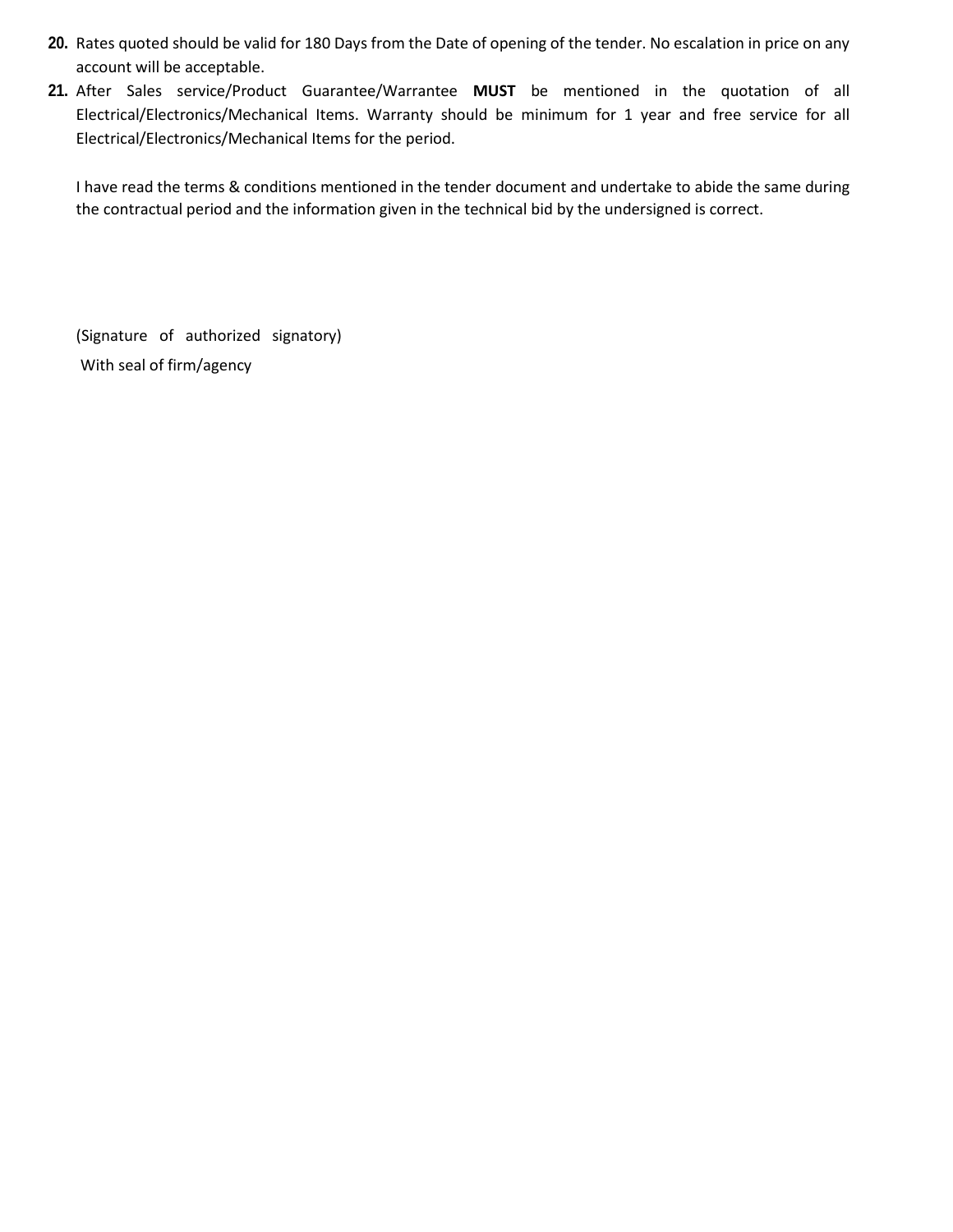| <b>CONSOLIDATED LIST OF PHYSIOTHERAPY EQUIPMENTS</b> |                                                   |                                                 |                      |          |  |  |
|------------------------------------------------------|---------------------------------------------------|-------------------------------------------------|----------------------|----------|--|--|
| S.No                                                 | <b>Name of items</b>                              | Specification                                   | <b>Brand Name</b>    | Quantity |  |  |
| $\mathbf 1$                                          | <b>Active Force Digital</b><br>Dynamometer        | Isometrics Strength Assessment of Muscle        | <b>Active Force</b>  | 5        |  |  |
| $\overline{2}$                                       | <b>Acupuncture Needles</b><br>(Box of 100 Needle) | Size 25mm, 40mm, 50mm, 60mm, 75 mm              | <b>TIAN XIE</b>      | 100      |  |  |
| 3                                                    | <b>Athletic Tape</b>                              | 1.5"X 10m                                       | Dr.Choice/Muller     | 250      |  |  |
| 4                                                    | Blaze pod                                         | Blaze pod Elite Set Sports                      | Blaze pod            | 5        |  |  |
| 5                                                    | <b>Cohesive Tape</b>                              | 2" 3" And 4"                                    | Dr.Choice/Muller     | 250      |  |  |
| 6                                                    | Cold Spray                                        | Deep Freeze 150ml                               | Dr.Choice/Muller     | 100      |  |  |
| $\overline{7}$                                       | Cool Towel                                        | <b>Cool Towel Medium Size</b>                   | Dr.Choice/Muller     | 100      |  |  |
| 8                                                    | Crepe Bandage                                     | 3inch / 7.5cm                                   | Dr Choice            | 50       |  |  |
| 9                                                    | Disposable Sheets For<br>Massage Table            | <b>Tissue roll for Massage</b>                  | Dr Choice            | 200      |  |  |
| 10                                                   | Eab 1"                                            | Brown 1" X 5m                                   | Dr.Choice/ Muller    | 100      |  |  |
| 11                                                   | Eab 2"                                            | Brown 2" X 5m                                   | Dr.Choice/Muller     | 100      |  |  |
| 12                                                   | Eab 3"                                            | Brown 3" X 5m                                   | Dr.Choice/Muller     | 100      |  |  |
| 13                                                   | <b>Elastic Adhesive Tape</b>                      | 3m Dynaplast Or Equivalent                      | Dr.Choice/Muller     | 200      |  |  |
| 14                                                   | Foam Under Wrap                                   | 3" X 27m                                        | Dr.Choice/Muller     | 200      |  |  |
| 15                                                   | <b>Hand Massagers</b>                             | <b>Breo Hand Massager</b>                       | <b>Breo</b>          | 10       |  |  |
| 16                                                   | <b>IASTM Tools</b>                                | Set Of 5                                        | <b>IASTM</b> or Rock | 3        |  |  |
| 17                                                   | Ice Bag                                           | 9" Standard                                     | Dr Choice            | 100      |  |  |
| 18                                                   | Ice Boxes With<br>Trolley                         | Coleman Or Equivalent With Wheels And<br>Handle | Coleman              | 3        |  |  |
| 19                                                   | Ice Compression<br>Device (For<br>Knee/Elbow)     | Ict Knee And Elbow                              | Hyperice             | 5        |  |  |
| 20                                                   | Ice Gel                                           | Freeze Gel                                      | Dr.Choice/Muller     | 100      |  |  |
| 21                                                   | Ice Gel For Ice<br><b>Compression Device</b>      | Gel For Ict                                     | Hyperice             | 5        |  |  |
| 22                                                   | Instant Ready To Use<br><b>Travel Ice Packs</b>   | <b>Instant Cold Pack</b>                        | Hyperice             | 250      |  |  |
| 23                                                   | Kinesiology Tape (<br>Black, Blue, Tan)           | Nitto Denko                                     | Dr.Choice/Muller     | 800      |  |  |
| 24                                                   | Kinesiology tape<br>Scissor                       | Specilised Scissor for k tape                   | Dr.Choice/Muller     | 10       |  |  |